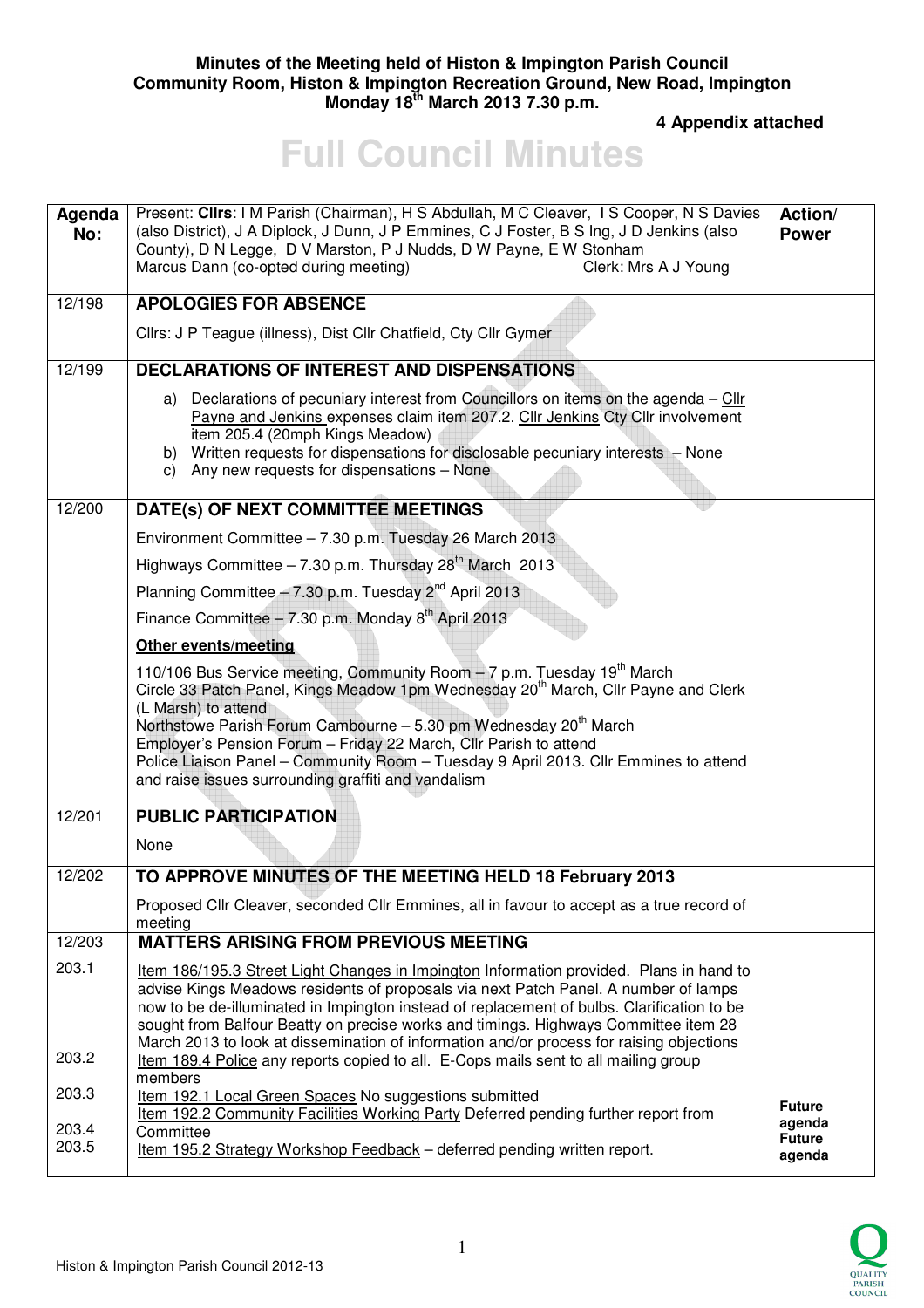| 12/204          | <b>VACANCY &amp; CO-OPTION TO PARISH COUNCIL</b>                                                                                                                                                                                                                                                                                                                                                                                                                                                                                                                                                                                                                                                                                                                                                                                                                                                                                                                                                                                                                                                                                                                                                  |            |
|-----------------|---------------------------------------------------------------------------------------------------------------------------------------------------------------------------------------------------------------------------------------------------------------------------------------------------------------------------------------------------------------------------------------------------------------------------------------------------------------------------------------------------------------------------------------------------------------------------------------------------------------------------------------------------------------------------------------------------------------------------------------------------------------------------------------------------------------------------------------------------------------------------------------------------------------------------------------------------------------------------------------------------------------------------------------------------------------------------------------------------------------------------------------------------------------------------------------------------|------------|
| 204.1           | Marcus Dann of Cottenham Road Histon had contacted the Parish Council with a view to<br>co-option. Proposed Cllr Diplock, seconded Cllr Abdullah all in favour to co-opt as Histon<br>representative, one vacancy remains for Impington Parish. Declaration of Acceptance of<br>Office signed and Register of Interest Form completed. Noted internal training for to be<br>arranged for Cllrs Cooper, Jenkins, Dunn and Dann. Cllr training from CAPALC to be<br>arranged                                                                                                                                                                                                                                                                                                                                                                                                                                                                                                                                                                                                                                                                                                                        |            |
| 204.2           | Committee Vacancies remained Recreation Ground 1, Youth 2, Planning 2, plus working<br>party vacancies                                                                                                                                                                                                                                                                                                                                                                                                                                                                                                                                                                                                                                                                                                                                                                                                                                                                                                                                                                                                                                                                                            |            |
| 12/205          | <b>TO RECEIVE REPORTS</b>                                                                                                                                                                                                                                                                                                                                                                                                                                                                                                                                                                                                                                                                                                                                                                                                                                                                                                                                                                                                                                                                                                                                                                         |            |
| 205.1           | County Clirs and District Councillors Reports: County Council written report accepted<br>from Cty Cllr Jenkins covering: Economy, Transport and Environmental Services, Children<br>and Young People's Services, Local Issues, Forthcoming meeting and events.<br>Additional discussion on: Graffiti Cllr Nudds sought assistance to raise on the County's                                                                                                                                                                                                                                                                                                                                                                                                                                                                                                                                                                                                                                                                                                                                                                                                                                        | <b>NSD</b> |
|                 | agenda. Dist Cllr Davies undertook also to investigate current position with Chris Bradley at<br>SCDC. Northstowe Cllr Payne noted section 106 payments had been cut back, as reported<br>in press. Cty Cllr Jenkins confirmed he would be seeking information on all funding issues;                                                                                                                                                                                                                                                                                                                                                                                                                                                                                                                                                                                                                                                                                                                                                                                                                                                                                                             |            |
|                 | Potholes and Highways Maintenance noted Cambridge had been severely underfunded<br>over several years. Cycleway rear of Manor Park Cllr Jenkins undertook to liaise with                                                                                                                                                                                                                                                                                                                                                                                                                                                                                                                                                                                                                                                                                                                                                                                                                                                                                                                                                                                                                          | <b>JDJ</b> |
|                 | Stephen Conrad at County Council regarding provision using funding from lease payment<br>from Parish Council and negotiation with new owners of Premier Foods<br>District Council written reported accepted from Dist Cllr Chatfield covering: Planning,<br>Graffiti, Welfare Reform, and Living Wage. Additional discussion on: A14 Toll displeasure<br>regarding triple taxation issues involved                                                                                                                                                                                                                                                                                                                                                                                                                                                                                                                                                                                                                                                                                                                                                                                                | <b>JDJ</b> |
| 205.2           | Clerk's Report (Appendix 1) provided to all and accepted. Noted delegated expenditure                                                                                                                                                                                                                                                                                                                                                                                                                                                                                                                                                                                                                                                                                                                                                                                                                                                                                                                                                                                                                                                                                                             |            |
| 205.3           | item and attached report re Real Time PAYE Issues<br>Chairman's Report (Appendix 2) provided to all and accepted. Additional discussion on:<br>Village Society Autumn Meeting clarification sought on topics for presentation; 110 Bus                                                                                                                                                                                                                                                                                                                                                                                                                                                                                                                                                                                                                                                                                                                                                                                                                                                                                                                                                            |            |
|                 | Route Cllr Jenkins and Parish attending meeting on 19 March; HICOP Cllr Parish agreed to<br>write to team commending them on the tree planting carried out and thanking for                                                                                                                                                                                                                                                                                                                                                                                                                                                                                                                                                                                                                                                                                                                                                                                                                                                                                                                                                                                                                       | <b>IMP</b> |
| 205.4<br>12/206 | opportunity to be involved in the initial stage<br>Other Committee Chairmen or Officer's Reports None received: Employment Committee to<br>be called prior to scheduled one for 13 June; Highways Committee due 28 March 20mph<br>consultation for areas south of A14 request from SCDC for the Kings Meadow estate to be<br>included within 20mph project area, response by 19 March. Cllr Jenkins declared interest<br>as Cty Cllr. Agreed to respond advising Parish Council happy for Kings Meadow to be<br>consulted and requesting the Parish Council be included as part of that consultation,<br>offering to attend any meetings. Noted Cllr Payne and Mrs Marsh to attend Kings Meadow<br>Patch Panel meeting 20 March when information would be given to residents. Road<br>Closure request for Histon & Impington Feast Festival event 2013 – letter of support<br>required from Parish Council to closure of "The Green" Sunday 7 July 10am to 5pm.<br>Agreed to support the request on condition that the Committee inform in a timely fashion<br>and liaise with businesses (including Phoenix) and residents of The Green affected. Noted<br>bus company would need to be informed |            |
|                 | TO ACCEPT Committee Reports and to deal with Matters Arising                                                                                                                                                                                                                                                                                                                                                                                                                                                                                                                                                                                                                                                                                                                                                                                                                                                                                                                                                                                                                                                                                                                                      |            |
| 206.1           | <b>Environment Committee</b> draft minutes 7 March provided to all and accepted. Next<br>meeting due Tuesday 26 March. Noted some items in appendix (Chairman's Report) going<br>forward to next agenda. HICOP some questions remained on best way to handle<br>information meeting required                                                                                                                                                                                                                                                                                                                                                                                                                                                                                                                                                                                                                                                                                                                                                                                                                                                                                                      |            |
| 206.2           | Recreation Ground Committee draft minutes 25 February provided to all and accepted.<br>Next meeting due 29 April 2013                                                                                                                                                                                                                                                                                                                                                                                                                                                                                                                                                                                                                                                                                                                                                                                                                                                                                                                                                                                                                                                                             |            |
| 206.3           | Youth Committee draft minutes 11 March provided to all and accepted. Next meeting due<br>13 May 2013                                                                                                                                                                                                                                                                                                                                                                                                                                                                                                                                                                                                                                                                                                                                                                                                                                                                                                                                                                                                                                                                                              |            |
| 206.4           | <b>Planning Committee</b> draft minutes 26 February, 12 March provided to all and accepted.<br>Next meeting due Tuesday 2 April 2013. Comment made on need to put hole in noise<br>barrier at Primrose Lane site to accommodate access path onto guideway. Merrington<br>Place noted concerns over ex-compound area and need to meet developers there and at                                                                                                                                                                                                                                                                                                                                                                                                                                                                                                                                                                                                                                                                                                                                                                                                                                      |            |
| 206.5           | Primrose Lane to review progress<br>13/0279/FUL Land concerning M11 and Madingley Road Cambridge - temporary use of<br>land to provide temporary access road during construction, for a period of 10 years – laying                                                                                                                                                                                                                                                                                                                                                                                                                                                                                                                                                                                                                                                                                                                                                                                                                                                                                                                                                                               |            |

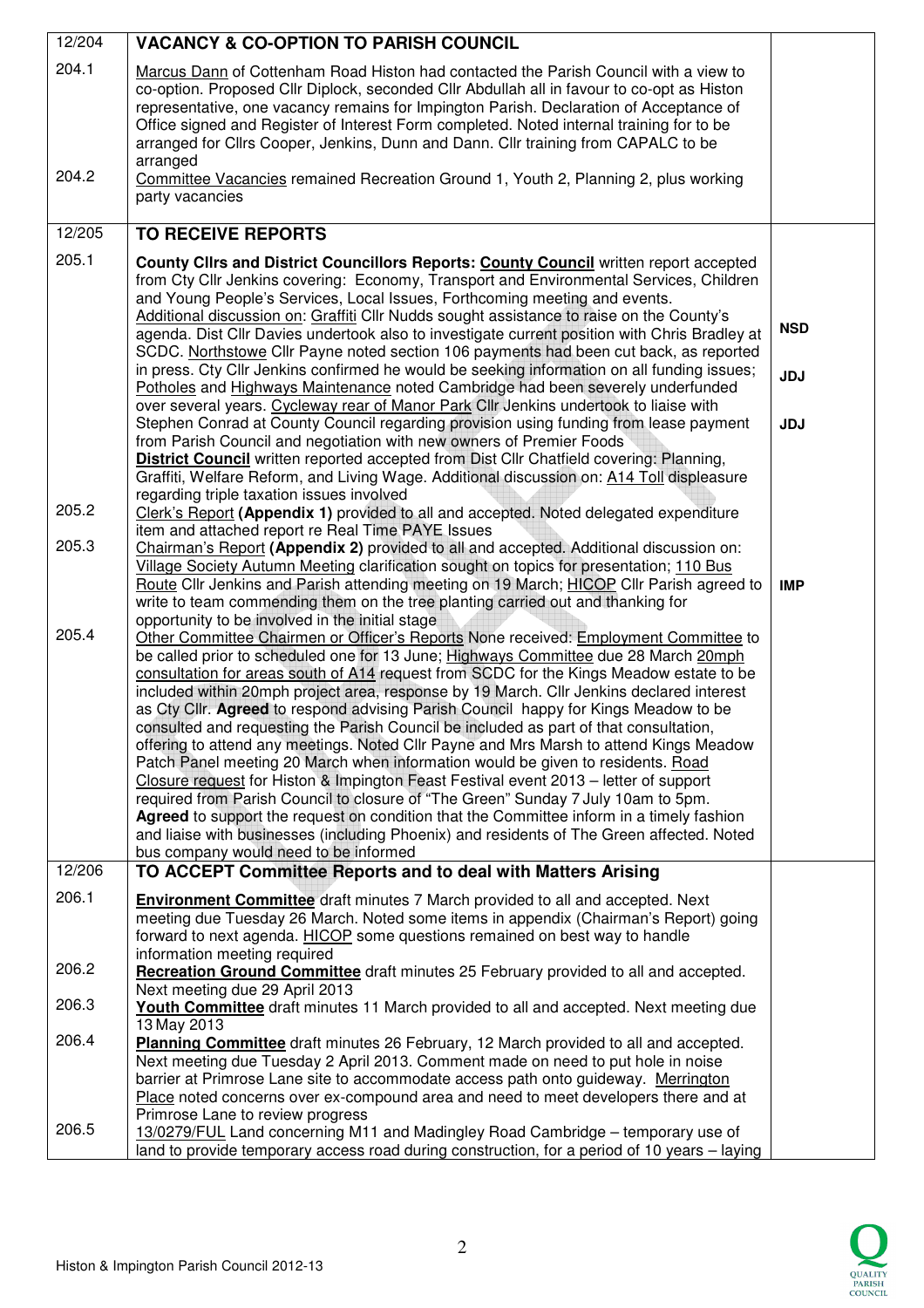| 206.6          | out of road, surfaced vehicle turning and inspection area, pedestrian link for site operatives,<br>storage area, security kiosk and barrier and drainage. Agreed no comment be made<br>Meeting and Exhibitions Public Exhibition at Bishops DIY site attended - 21 February;<br>Station Design Report - Public meeting held 28 February; Darwin Green 2 - meetings<br>attended by Clerks 7 and 28 February at SCDC; Darwin Green 2 Exhibition at Girton 15<br>March. Cllr Davies commented on what he felt to be an impressive amount of open space<br>planned as part of Darwin Green 2 along A14 boundary, with access over the NIAB |                           |
|----------------|----------------------------------------------------------------------------------------------------------------------------------------------------------------------------------------------------------------------------------------------------------------------------------------------------------------------------------------------------------------------------------------------------------------------------------------------------------------------------------------------------------------------------------------------------------------------------------------------------------------------------------------|---------------------------|
| 206.7          | footbridge. Cllr Ing highlighted increased total run-off issues raised at the exhibition,<br>although noting rate would be controlled<br>Community Facilities Committee minutes 14 March not yet available. Cllr Davies outlined<br>useful discussion and advised next meeting now scheduled for 9 May 2013. Meeting with<br>SCDC Officers for pre-application advice, with report due from SCDC within 4 weeks and<br>visit to Eco-Hub at Gamlingay outlined. Interesting presentation at Gamlingay covering<br>third party delivery of services. Decision on SCDC Grant application due week<br>commencing 25 March 2013             |                           |
| 12/207         | <b>TO RECEIVE Finance Report</b>                                                                                                                                                                                                                                                                                                                                                                                                                                                                                                                                                                                                       |                           |
| 207.1          | Retrospective accounts: noted retrospective accounts for Parish Council and Recreation                                                                                                                                                                                                                                                                                                                                                                                                                                                                                                                                                 |                           |
| 207.2          | Ground accounts (Appendix 1 Pg 3,4).<br>Approve payment of outstanding accounts due (Appendix 1 Pg 3) Cllrs Payne and Jenkins<br>left the meeting (interest in expenses claim). Prop Cllr Ing, sec Cllr Cooper all in favour to<br>approve. Clirs Payne and Jenkins returned to meeting. Agreed to investigate Small<br><b>Business Rate Relief rules</b>                                                                                                                                                                                                                                                                              |                           |
| 207.3<br>207.4 | Amounts Paid In and Correspondence (Appendix 1 Pg 3) noted<br><b>Expenses Claim Policy Agreed to refer to Finance, Legal and Administration Committee,</b>                                                                                                                                                                                                                                                                                                                                                                                                                                                                             |                           |
| 207.5          | meeting due 8 April 2013. All expense claims to be with Clerk by end of March for 2012-13<br>War Memorial/Section 52 Quote received from Adam Scott for annual maintenance at<br>£450. Prop Cllr Davies, sec Cllr Stonham all in favour to accept and agreed with review to                                                                                                                                                                                                                                                                                                                                                            |                           |
| 207.6          | be carried out 2013 to include option of inclusion in contract with Buchans<br>Insurance Cover for Parish Council. Paper supported by Finance, Legal and Admin<br>members provided to all and accepted (Appendix 3) setting out options provided by Came                                                                                                                                                                                                                                                                                                                                                                               |                           |
| 207.7          | & Co, current Parish Council providers. Cllr Parish outlined other issues of interest. Prop<br>Cllr Davies, sec Cllr Ing to accept recommendation: 3 year policy, with 16 month option in<br>first year to take review date to August annually. All in favour and agreed<br>Finance, Legal and Administration Committee next meeting due Monday 8 April 2013 -<br>agenda items: Final Budgets 2013-14; Communications Strategy/Policy up-date                                                                                                                                                                                          |                           |
| 12/208         | <b>RECENT CORRESPONDENCE</b>                                                                                                                                                                                                                                                                                                                                                                                                                                                                                                                                                                                                           |                           |
| 208.1<br>208.2 | Circulating File available<br>Approach from SCDC member for Cottenham regarding invitation to join Task & Finish                                                                                                                                                                                                                                                                                                                                                                                                                                                                                                                       |                           |
| 208.3          | group being set up to review enforcement at SCDC. Further information requested<br>Post Office Histon to be closed 10-19 April for upgrade, to include Sunday opening and<br>longer opening hours from 7.30 am on weekday mornings                                                                                                                                                                                                                                                                                                                                                                                                     |                           |
| 208.4          | Newsletter on Older Persons Programme received and referred to Older Persons Co-<br>Ordinator and Mobile Warden                                                                                                                                                                                                                                                                                                                                                                                                                                                                                                                        |                           |
| 208.5          | Consent Streets list of current streets obtained from SCDC. Agreed Finance, Legal and<br>Administration Committee to review requirements to add newer developments, costs                                                                                                                                                                                                                                                                                                                                                                                                                                                              | Finance,<br>Legal &       |
| 208.6          | involved<br><b>CAPALC March Bulletin provided to all</b>                                                                                                                                                                                                                                                                                                                                                                                                                                                                                                                                                                               | Admin<br><b>Committee</b> |
| 12/209         | <b>OTHER MATTERS AND REPORTS</b>                                                                                                                                                                                                                                                                                                                                                                                                                                                                                                                                                                                                       |                           |
| 209.1          | Neighbourhood Plan Proposals - "How a Plan would deliver and how would develop<br>provisioning Cllr D W Payne prepared paper provided to all (Appendix 4). Cllr Payne gave<br>further update and background. Councillor and residents interested in joining a<br>Neighbourhood Plan group to contact Cllr Payne, noting the majority of any team should be<br>non-councillors. Cllrs Ing and Payne to discuss concept of taking forward in conjunction<br>with a village forum. Some concern voiced over care needed to ensure over-commitment<br>by councillors be avoided. All input to go via Cllr Payne                            |                           |
| 209.2          | Review of Committee Structure and Frequency Chairman provided initial report requested<br>by Council, intended for members to consider and debate on April agenda, after Finance,<br>Legal and Administration Committee had considered further. All urged to feedback into                                                                                                                                                                                                                                                                                                                                                             | Next agenda               |